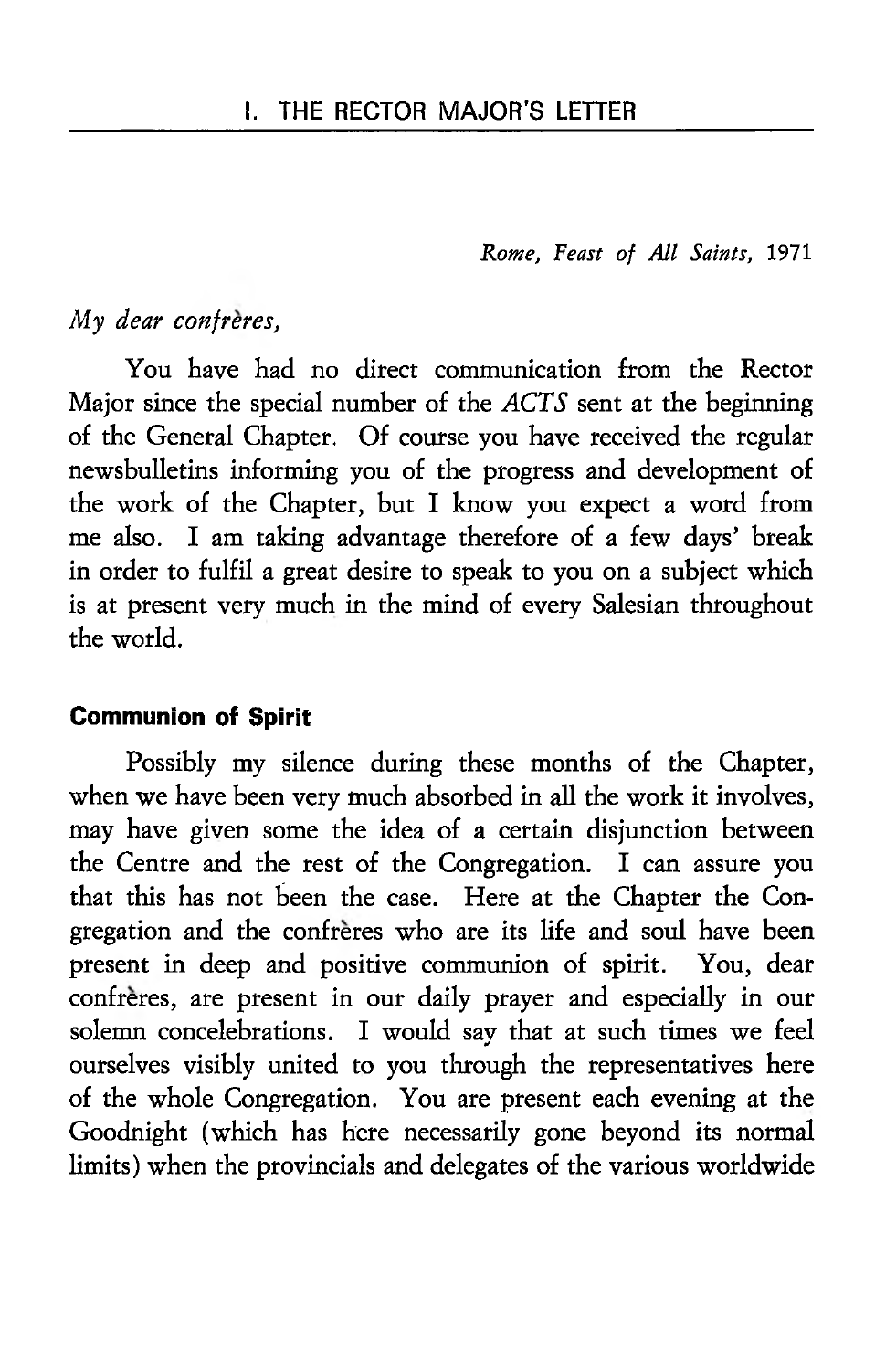$(1418)$   $-4$   $-$ 

provinces have told us about your work and problems. You are continually present in a positive way in all the phases of our work. How often indeed the thought and observations made by the confrères at the Special Provincial Chapters are quoted when the various documents are being prepared and discussed, as the new Constitutions and Regulations are being formulated, and as so many problems are being studied. Besides, the Chapter members themselves who are representing you in our Assembly constantly recall that you are standing right behind them.

The Rector Major and the Chapter members therefore all feel strongly united with each Salesian no matter where he lives and works. Acting on your mandate we are at an extremely important and delicate phase of our work of forwarding the interests of the Congregation, and hence you yourselves should feel more than ever united to the Society and to ourselves, who are here seeking to fulfil the Church's behest to show forth a Congregation renewed above all in spirit and in its mission as Don Bosco would wish to have it today.

# A reasonable demand

But at this stage I imagine you would like to say to me: « Tell us something definite and precise about the progress of the work. » This is a very reasonable request, especially since you feel that you, no less than ourselves, have a particular interest in the Special Chapter. Its prolongation and perhaps also the spreading about here and there of certain « information » totally devoid of foundation and the sheer fruit of pure fantasy may have given rise to a certain impatience or to a sense of weariness, perplexity or real preoccupation. Let me set your minds at rest.

# Slow but constructive work

Regarding the length of the Chapter I would ask you to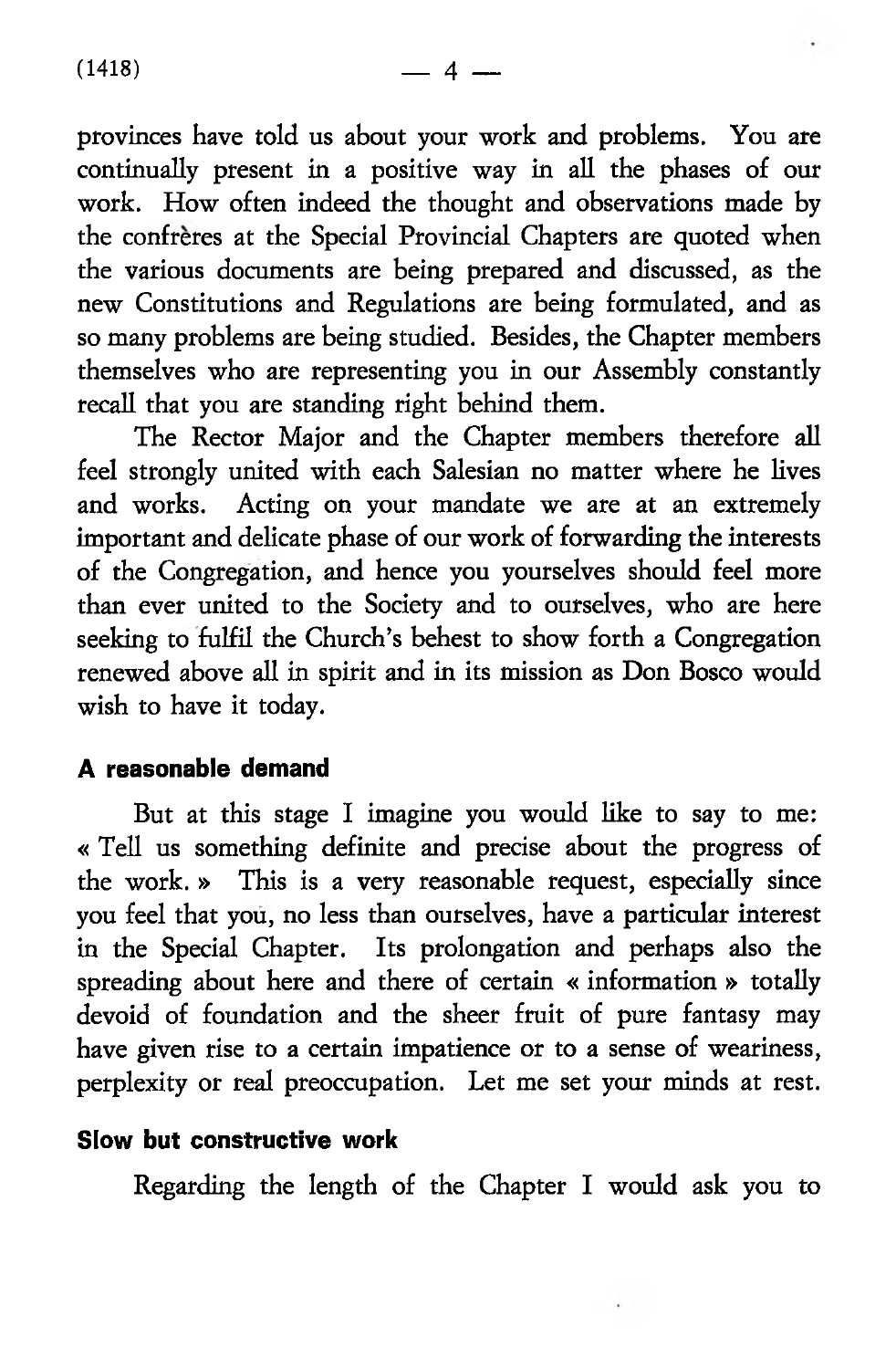— 5 — **(**1419**)**

reflect that the amount of work involved is immense. One has only to think of the « Schemes » or documents to be drawn up and the many problems and topics that have to be studied, debated, confronted and solved. Consider too the profound revision of the Constitutions and Regulations firmly required by the Council and by post-Council directives. Reflect also that our Assembly consists of two hundred members, each with his own sensibilities, experience and mentality.

Given all this, one can easily understand how such a vast and complex task confided to two hundred persons requires much time, so that by means of the necessarily slow ripening of ideas and various viewpoints one can arrive at a balanced convergence of decisions to be made by the Chapter. It is a matter, then, of work that is far from easy and which by its very nature cannot be speedy.

Certainly, looking back, we can see now that various mistakes could have been avoided. Unfortunately, however, it is much easier to acknowledge this afterwards but at the actual time the causes were not so easily recognizable. However, I can tell you with satisfaction that at last one can see and begin to gather the fruits of the rich and complex work already accomplished. We are now, we might say, at harvesting stage. The work is going on with intense rhythm and day by day one can see results and progress. I am only sorry I cannot reproduce here for you a large diagram we have which indicates graphically the daily progress of our work, for it would convince you of what I say.

Personally, I feel that at this rate we shall be able to have the election of the Superiors of the Council about mid-November, but I cannot predict when the Chapter will actually end, beyond repeating that matters are speeding up towards it.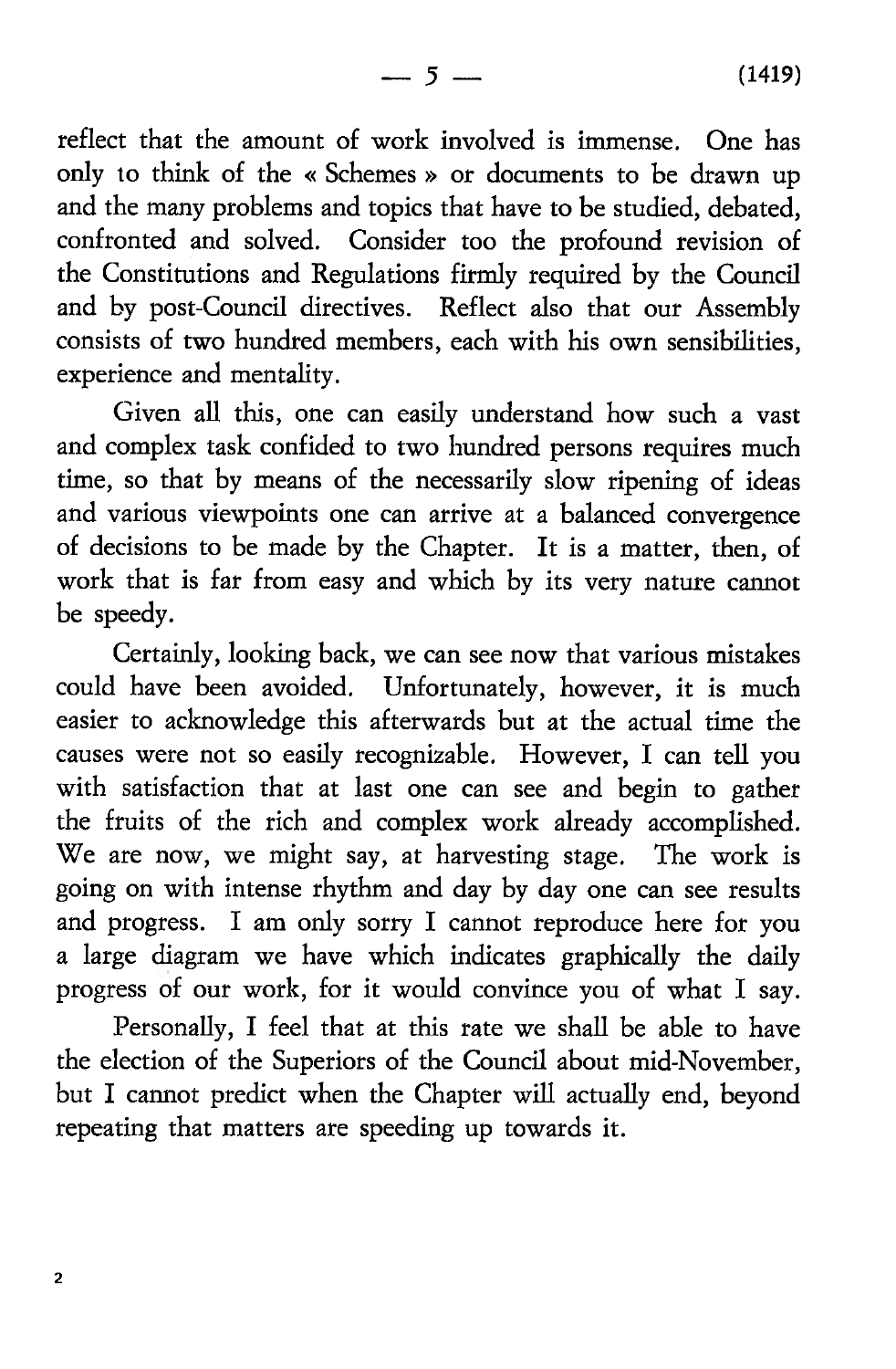#### Assiduous common research

Feeling sure you will be pleased at what I have just said, I would like to tell you something definite and explicit about certain very positive factors that have become increasingly evident during these months. For you too, as for myself and all here at the Chapter, they will give cause for reassurance and confidence.

Referring back to the necessarily gradual maturing of ideas that I mentioned before, I can say that our assembly has reached and shown a very marked sensibility to the needs of the times, as well as an unqualified decisiveness in the treatment of problems. At the same time a dominant and increasingly clear feature among the Chapter members has been a realistic love for the Congregation and for its true renewal. This love has shown itself very strongly in spite of personal or group differences of opinion. Sincere and factual, it has enabled us to work together for so many long months (even during the almost tropical heat of this past Roman summer) in order to come to grips with situations which were in some ways sometimes unpleasant and painful, not to mention a natural weariness and temptation to discouragement.

Our assembly has been aware of two facts that cannot be ignored, and firstly the great dissimilarities between various situations existing in the Congregation. This fact brings about differences in mentality. These, however, have been faced up to, not as points of disintegration but, by means of a true and dynamic fidelity to Don Bosco, as effects of an authentic inclusion of the Congregation in the actual environment in which the Salesian has to fulfil his mission.

Bound up with this recognition of diversity of situations in the Congregation is the demand for a decentralization that will provide a renewed sense of responsibility and of impetus to the provincial community, but with a deep, decisive and positive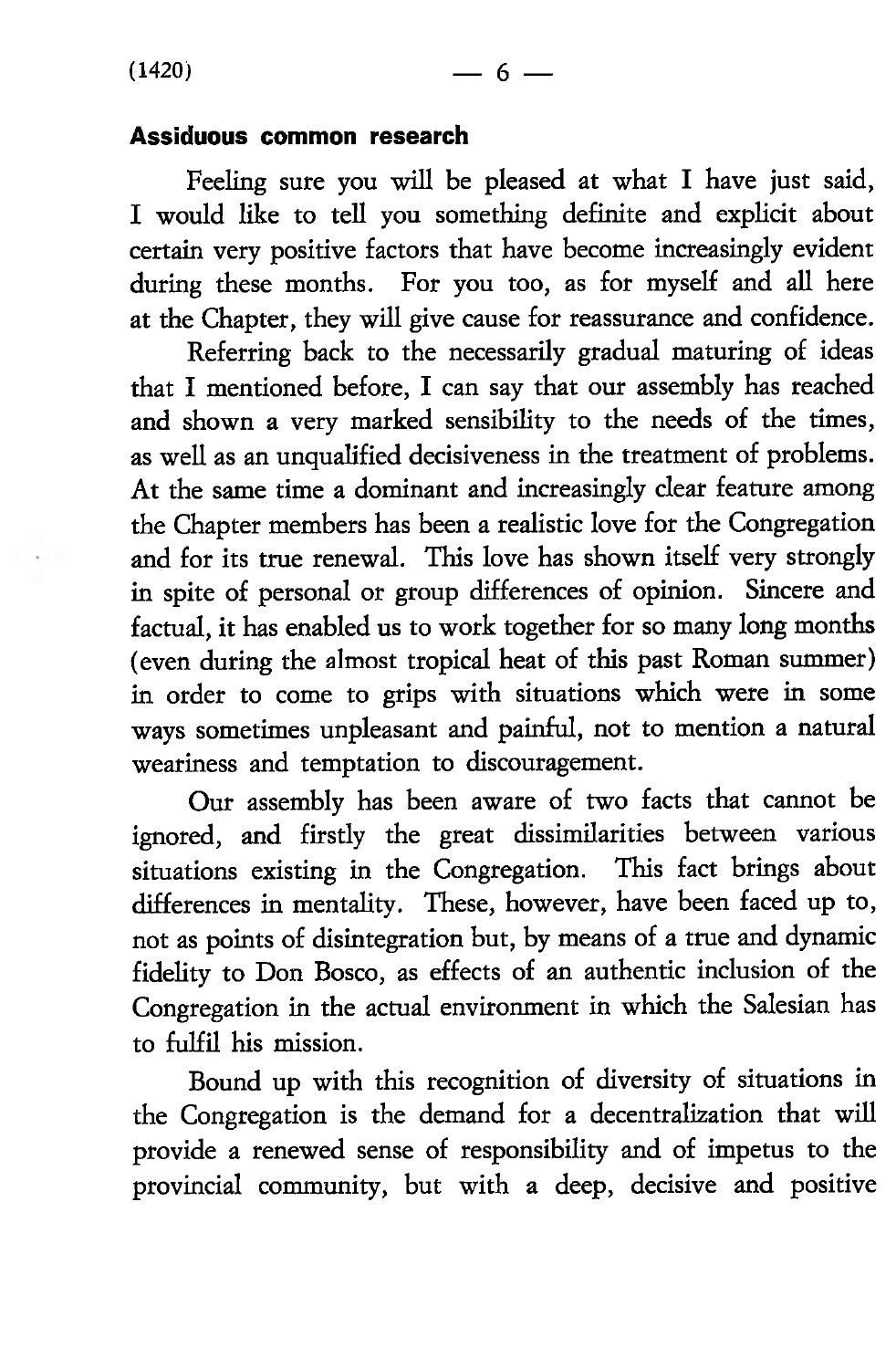awareness of the Congregation's intensified unity in the Salesians working in every corner of the globe.

To this end the principle of solidarity has been reinforced, developed and, in a certain sense, institutionalized as a practical application of the principle of unity. Moreover, the principle of subsidiarity and of co-responsibility has been widely and constantly applied at various levels in so many aspects of our life as Salesians consecrated to the mission confided to us by Providence.

In due course you will find all these elements present in the various Chapter documents.

#### Premise for renewal

I would like to draw your attention to one factor that has come to light in the treatment of so many of the « Schemes » and on which there has been complete agreement.

Renewal in any sphere of the Congregation is conditioned by the personal reanimation of each of us Salesians. Nothing could be more true than that. And renewal for the Salesian means above all a true, deep and sometimes radical conversion to a life that is really faithful to the Gospel, to the counsels professed, and to the specific vocation we have embraced. This means therefore a life that is above all permeated with prayer in the truest sense of the word. Without this we cannot seriously and worthily live each our own consecration nor carry out fruitfully the mission confided to us by Providence through Don Bosco.

This urgent and inescapable need for personal renewal as an irreplaceable premise for any sort of efficacious reanimation of the Congregation has been brought home to us by various eminent persons who have visited our Chapter, e.g. by Cardinal Garrone, Prefect of the Sacred Congregation for Education, and by Bishop Pironio, Secretary General of the Episcopal Conference for Latin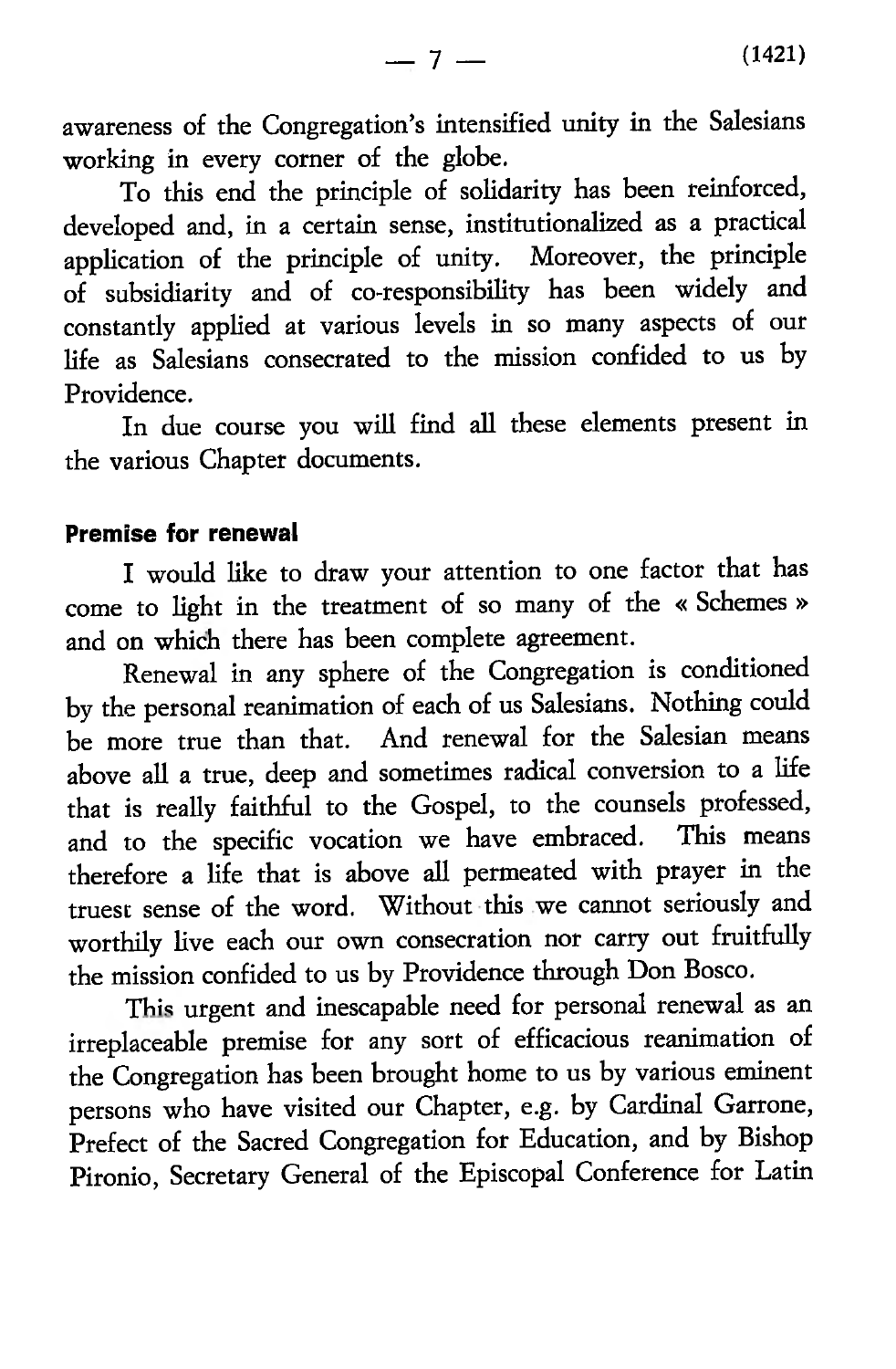**(**1422**)** — 8 —

America. The very fact of this convergence of ideas and appeals invites us to reflect, and we can proclaim most clearly that even if the Chapter can produce very fine and exalted directives and prepare satisfactorily updated Constitutions according to the instructions of the Church and in perfect fidelity to Don Bosco, all this would be useless if the Salesian himself is not reanimated in the working out of his own personal conversion. This must certainly be the case from now onwards.

It is true that from the Chapter will come forth directives and helps towards a courageous renewal of life in the Congregation, but surely no one could think that the Chapter will encourage a life of mere worldliness or laxity — quite the contrary. We do want a Congregation that is courageously open-minded, but certainly not one that is over-indulgent or in any way aligned with what is today called « the permissive society ».

Precisely because it is committed to show forth a Congregation youthfully reanimated in its perennial mission, the Chapter desires above all an authentic and profound renewal in the life of the actual members of the Society. The Congregation of tomorrow will not be ready to accept a form of Salesian life that is a mere compromise, or a form of consecration that is a dead weight of counter-witnessing to the values it claims to practise.

Our times demand principles of decision that are coherent and men who have the courage to make them and to live them honestly. Only in this way can the Congregation give adequate reply to the appeals of today and of the future that are far more urgent than those of the past.

### Chapter documents

I should say something also about the actual « Schemes » or Chapter documents. These have a doctrinal and pastoral part,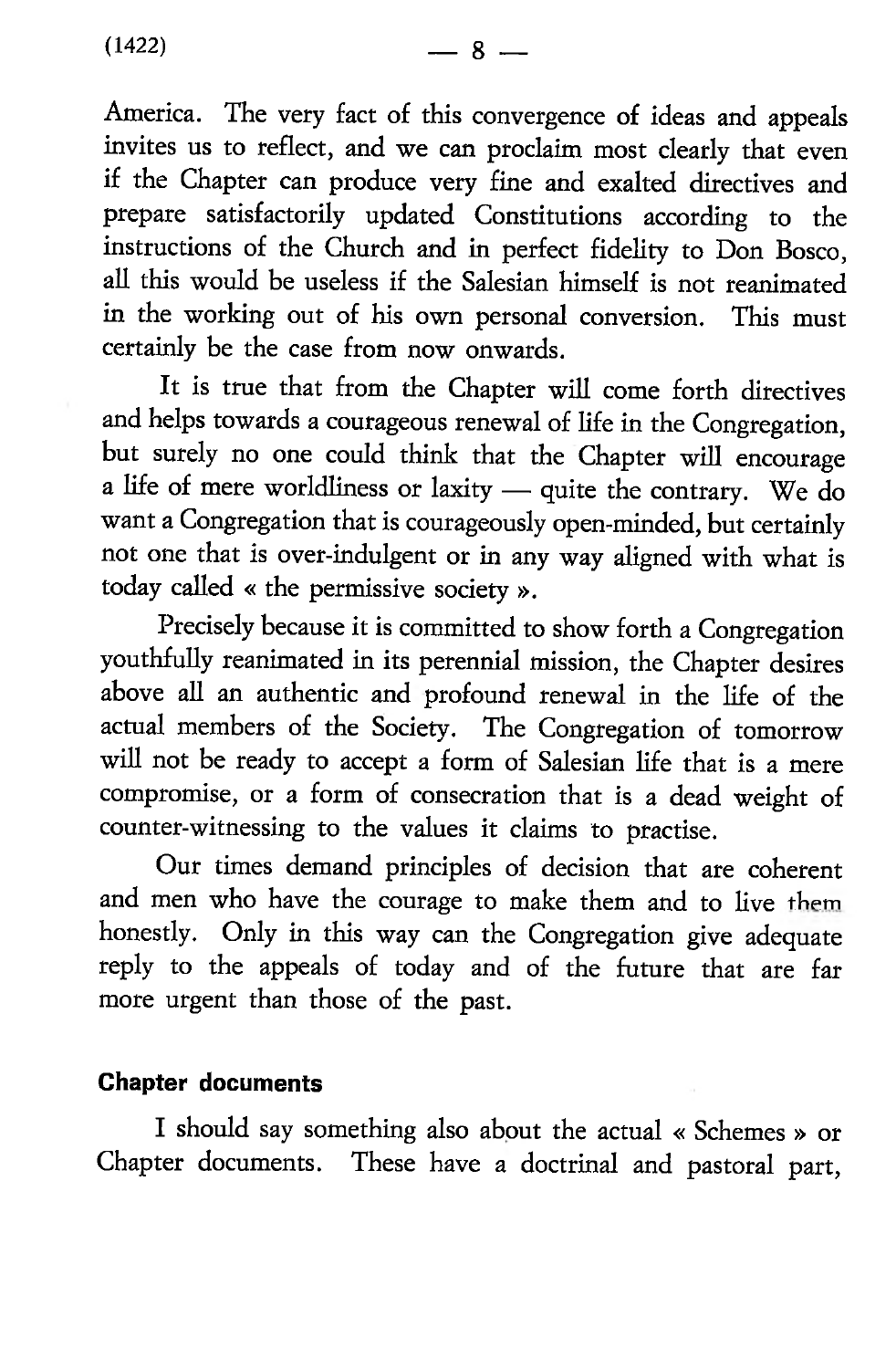elucidating and as it were placing a basis for the Constitutions and General Regulations that follow. In certain cases there are also working directives which have particular importance in that they serve towards practical application of the norms of Renewal in each document. I shall limit myself here to quoting some in advance, but necessarily without comment on specific content.

The documents drawn up so far are doctrinally sound and even courageous, logically reflecting an assembly that is integrated but of diverse mentalities. It is obvious, however, that the courage of the Congregation at its various levels should measure up to this in translating them into action. In them you will find a clear perception and an interesting explanation of the innermost secret of the Salesian vocation in the Church. In this regard the document on « The Salesian Spirit » and on our effective mission among poor youth and the working classes deserves special mention.

Of particular importance is the part on « The Salesian Family » which opens up promising horizons for us in regard to spurring on the laity. Another very positive aspect is the insistence on the missionary impetus that should animate all our communities towards the better realization of our Congregation's own mandate of evangelization and towards overcoming the danger of worldliness in Salesians and in communities.

### Updated Constitutions

The most important and compelling expression and synthesis of all the long and complex work not only of the Special Chapter but also of the whole Congregation, which so widely participated in its various stages of preparation, will certainly be the updated Constitutions and the relative General Regulations. The material for these has already been prepared and partly arranged. All that is lacking now is their final definition and official approbation.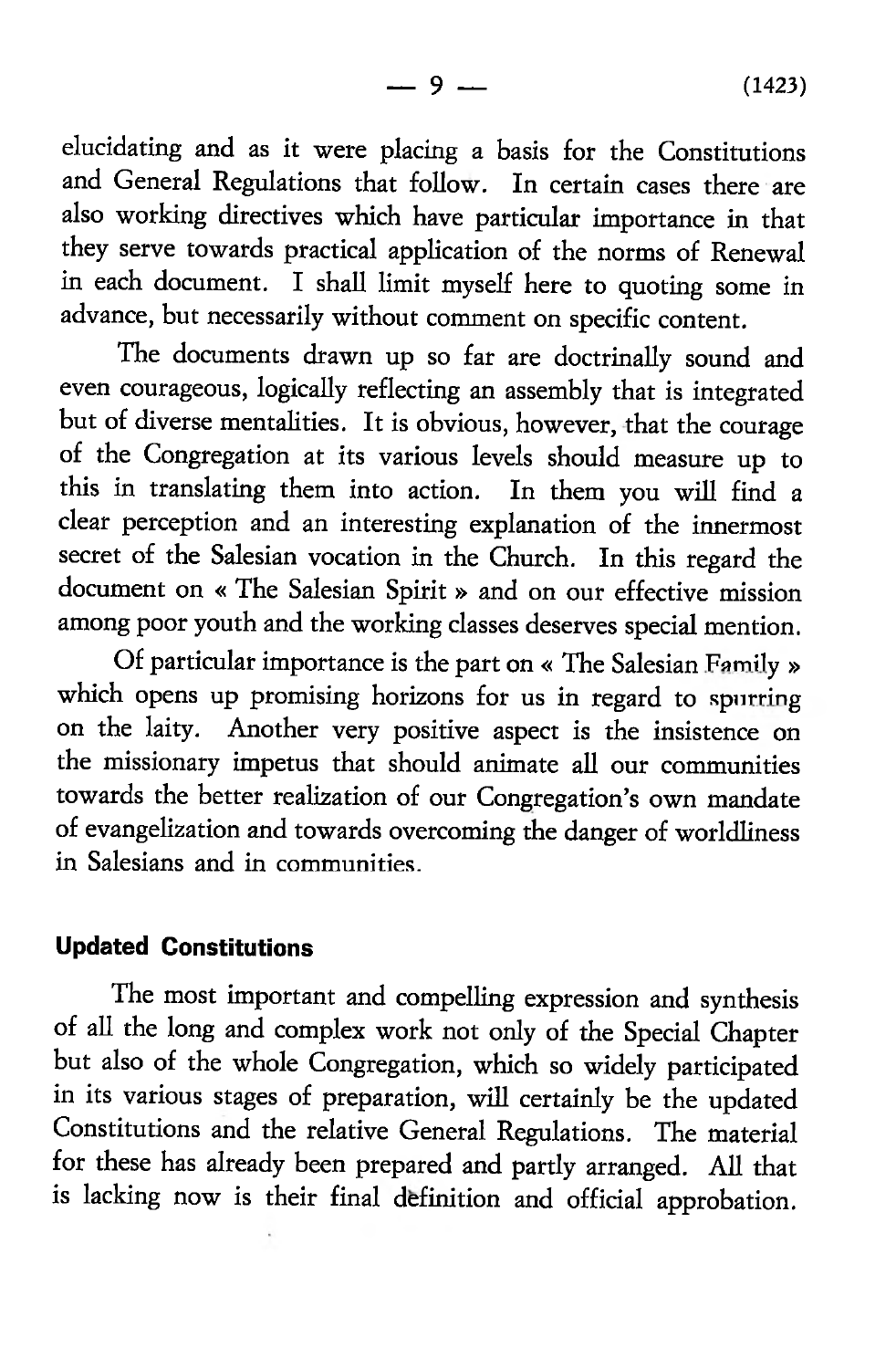As you will notice when you receive them, the Constitutions obey the norms of *Ecclesiae Sanctae* in their rich ascetical, theological and scriptural content. Hence they are not mere meagre standards of religious life but offer profound motivation for the principles of an ever more conscious and convinced life of consecration.

It is well to mention also that the new Constitutions will be impregnated with salesianity, Don Bosco always expressly present. In this way we can be sure that far from alienating us from our Father they will bind us more intimately to him and to the Congregation which the Holy Spirit inspired him to found and which he developed with the visible aid of the Help of Christians.

We can affirm moreover that the Constitutions which will come forth from the Special Chapter will actuate the directives of the Church that correspond to modern needs. At the same time they will be permeated with that spirit of Salesian holiness towards which our Father and his successors have constantly spurred on the members of the Congregation. You will see in fact that in their modern form and style the new Constitutions aim at helping the Salesian of the world of today to live his vocation more intensely and with deeper awareness. The matter and substance of the old Constitutions remain but the presentation now corresponds to the needs indicated to us by the Church.

#### Our commitment

It is possible that some may be disappointed in not discovering in the Constitutions or in the documents all that they personally hoped to find there. However, it is a matter of obvious commonsense that any legislation which is the fruit of collegial work and synthesis cannot be expected to include the requests of every single person. Given its mandate and authority by the Church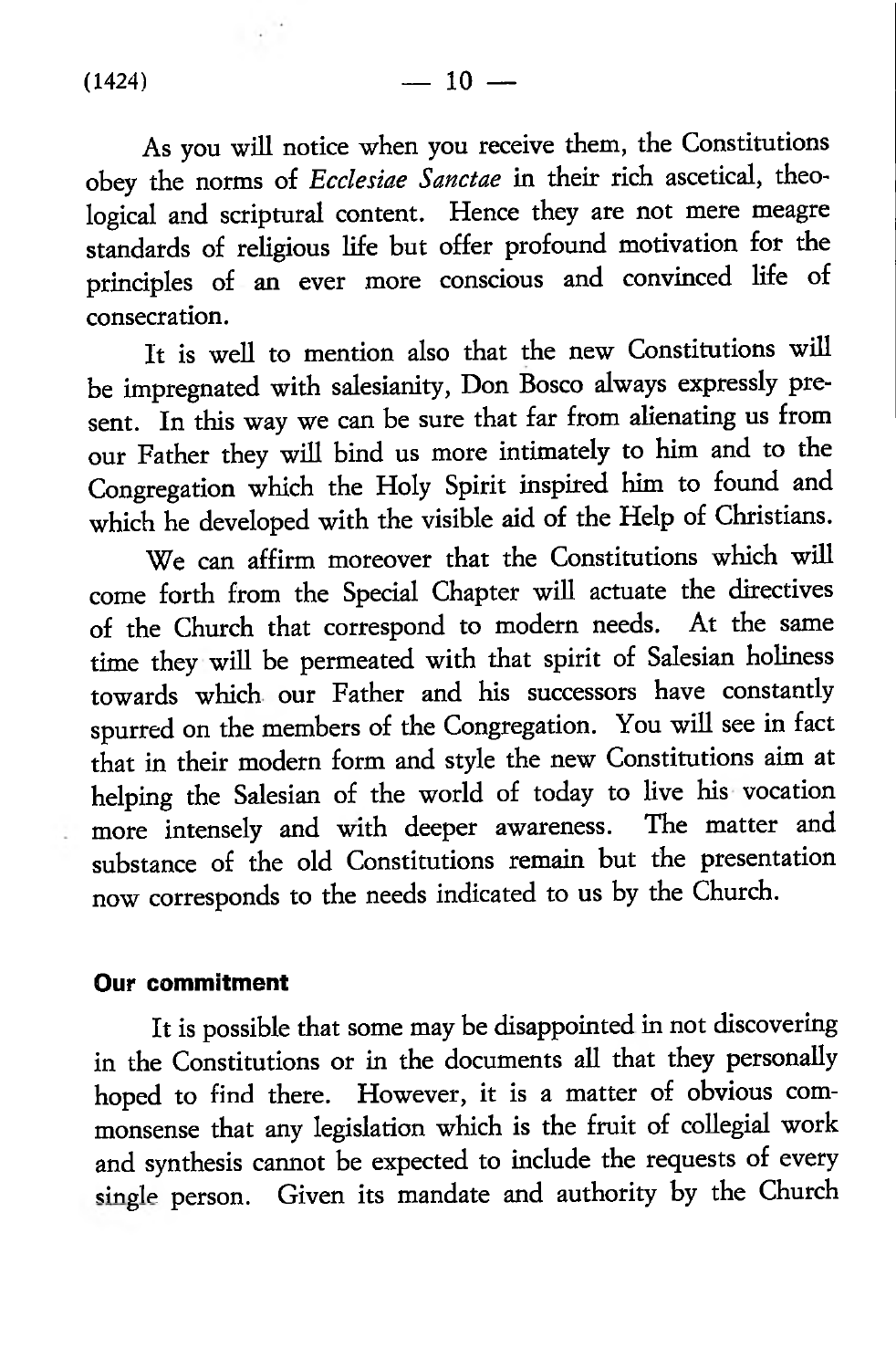and by the Congregation itself, the Special Chapter has had to study long and hard; it has prayed so much too, looking ever to Don Bosco; and now it will give us positive results, confiding their fulfilment and practice to our goodwill.

It is up to us therefore to accept its conclusions not only with docility but also with firm decision, translating them into practice in our lives. I feel I can say that at this delicate moment in our history this is the one way for us to express our personal and productive attachment to Don Bosco and to our beloved Congregation. Any other attitude, no matter how one may try to justify it, can only be negative and can in no way contribute towards the true renewal of the Congregation, since it will only create harmful obstacles.

# The early Salesians

In 1874 Don Bosco came to Rome to seek the approbation of the Constitutions of the Congregation. At Valdocco prayers were most fervent as our confreres awaited our Father's return with the anxiously expected news. What was the attitude of those first Salesians? We can find it in the *Biographical Memoirs.* Briefly, this was the combined sentiment of the confreres at Valdocco: « When the Constitutions arrive approved by the Holy See, we shall be happy to practise them, for they will show us the safest means to follow out our Salesian vocation ».

So too should it be today in the Congregation, not merely at Valdocco but throughout the world. Today, a century later, by means of the legislative body provided by Don Bosco himself, namely the General Chapter, the Church equips us with the instruments for infusing new life into the Congregation. The most essential of these are certainly the Constitutions and Regulations. Just as our confreres of old felt so happy and enthusiastically ready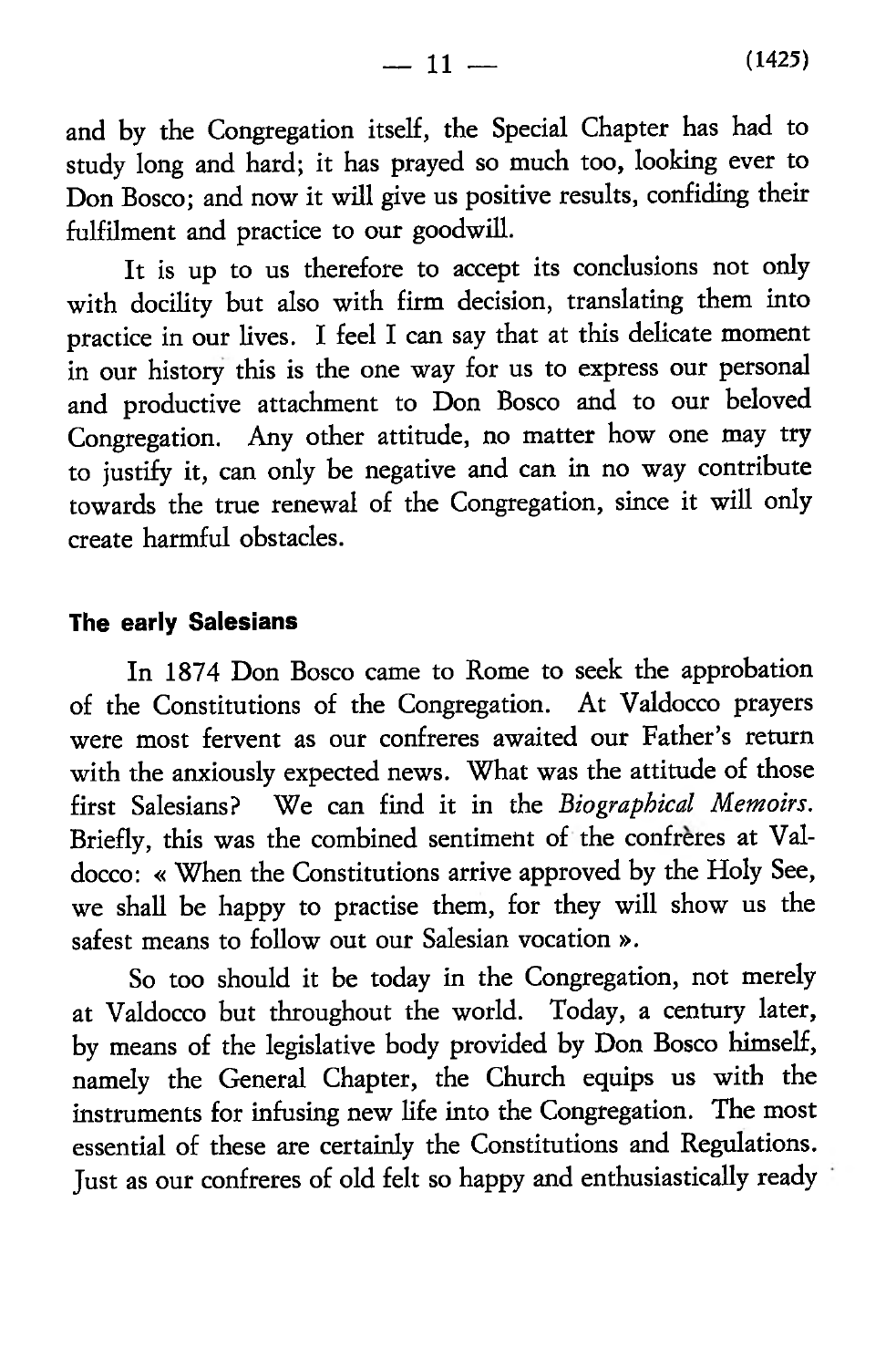to accept the first Constitutions, so too we Salesians of this day and age — bristling with difficulties but also rich in stimulation and in marvellous opportunities for our mission — should be ready to accept joyfully all the decisions of the Special Chapter, and in the first place the Constitutions, with firm will to practise them. Let us seek to enter into them with reanimated spirit in faithful accord with the demands of our Salesian vocation.

This will be the sure sign not only of our fidelity but also of true love for our Father, for how can we ever forget his last message: « If you have loved me in my lifetime, continue to love me after my death by the observance of the Constitutions ».

### Intensified prayer

I know that you are praying much for the Chapter and I thank you also on behalf of its members. I can tell you that various confreres have offered up their lives for the happy outcome of our Chapter. The Daughters of Mary Help of Christians, the Don Bosco Volunteers and the Cooperators, as well as so many other good souls, are also praying for us. Whilst thanking all very sincerely, I invite you again to remain united to us and to intensify your valued prayers during this very important and delicate phase of our work. Join us in interceding with the Virgin Help of Christians, especially by means of the rosary, recalling that we are in the centenary of the Battle of Lepanto. We feel so deeply the need of light from above, especially at certain moments. Help us.

In the meantime continue your work in the provinces, enriching them by generous fidelity to your consecration, by lively fraternal charity in our communities. In this way your activities will always be increasingly apostolic and rich in good for souls.